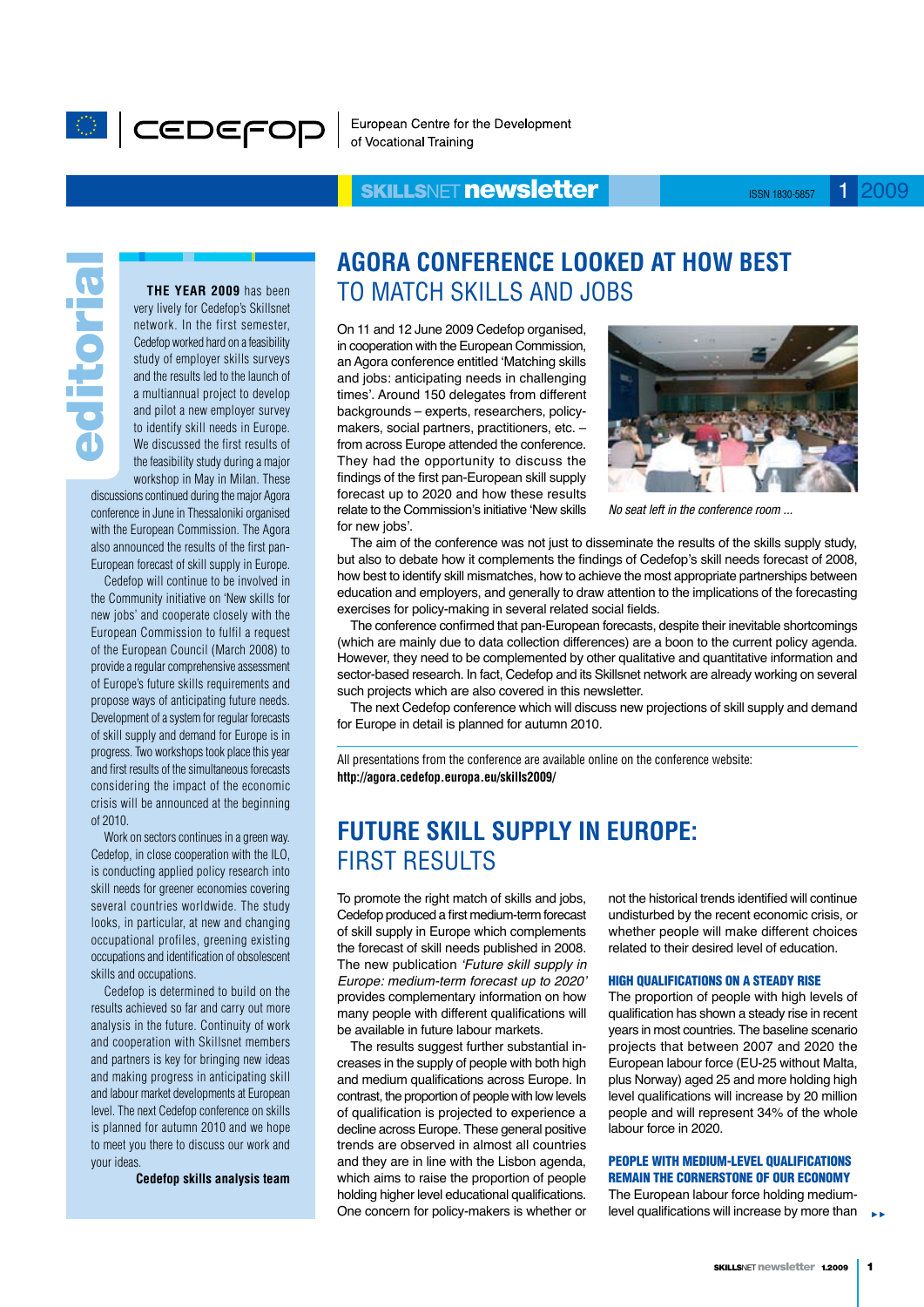five million people in the projection period. **►►** This group will remain the major part of the whole labour force (48%) in 2020.

#### Low qualifications on the retreat

The proportion of those holding low or no qualifications are steadily falling. Between 2007 and 2020, the European labour force will shrink by more than 17 million people. In 2020, low-skilled people will represent 17.7%, compared to 27% in 2007.

#### YOUNGER WOMEN BETTER QUALIFIED THAN MEN

The results for all those people in the labour force aged 25 to 64 confirm the general trends. The rates of increase are generally higher for women than men. This implies that women generally will be (formally) higher qualified than men in the future. For the age group 25 to 29 the increase in numbers with high qualifications is much sharper, especially for women. The age group 30 to 39 is projected to experience some of the largest increases at high level. The number of people holding medium qualifications as their highest qualification is projected to decline for all the groups aged up to 39, but to increase for the groups aged 40+. This reflects cohort effects as people are ageing and the fact that younger people today are in general better qualified than older people.

The forecast was developed and carried out in cooperation with country experts from Skillsnet. The draft final results were discussed during the workshop held in Cambridge on 11 and 12 December 2008. However, although the forecast was discussed with country experts, use of common models and assumptions does not always allow 'local' knowledge of detailed policy and other factors that may affect supply of skills to be incorporated. The results, therefore, have to be put into context and improved with other qualitative information before any policy recommendations are made.

More information and the full report are available at: **www.cedefop.europa.eu/skillsnet** under the section 'Forecasting'.

## **Developing regular forecasts** of skill supply and demand for Europe

Eminent interest in Cedefop's forecasts from various stakeholders confirms the need to monitor regularly likely skill needs and other current and future developments on the labour market. Cedefop has launched a new project to develop a system for regular forecasts of skill supply and demand in Europe. These forecasts will be carried out simultaneously to allow for comparison and analysis of potential labour market imbalances.

In 2009, more than 40 experts attended two workshops dedicated to this project. The first workshop took place in Thessaloniki in June 2009 and discussed the methodology and approaches to be used for the regular forecasts of skill supply and demand. The second workshop took place in Malta in October 2009 and focused on the data used, applied scenarios and mainly the interim results.

The outcomes of both workshops as well as detailed comments



*Skillsnet country experts which came to Malta to discuss the interim*  findings...

received from country experts will be used for the final results of the first simultaneous projections which are expected to be announced early in 2010. Updated projections will be provided every two years.

## **Feasibility study on employer surveys points** the way forward

In 2009, the feasibility study on employer surveys as a tool to identify skill and competence needs at workplace level moved on and brought some interesting findings to light.

Interim results of the feasibility study were discussed with Skillsnet experts during the workshop 'Employers' surveys as a tool for identification of skill needs: feasibility study' which took place in Italy in May 2009. Thirty-eight experts from 18 Member States, from several international and European institutions and organisations came to Milan to discuss dif-ferent approaches used in employer surveys for assessing skill needs. Characteristics of national employers' surveys currently available in Member States as well as the characteristics of EU surveys were examined to identify which of them could provide a basis for possible adjustment or modification, for example, by including questions on skill needs, skill development and relevant strategies in enterprises.

 In the framework of the Agora conference 'Matching skills and jobs: anticipating needs in challenging times' in June 2009 a special working group was dedicated to employers' surveys on skill needs. This working group



*Lively discussions during a coffee break ...*

discussed the interim results of the feasibility study with a wider audience. The session came to the conclusion that further exploration of the different options for employer surveys is needed, keeping in mind that future-oriented questions in such surveys should not be overestimated as many employers have difficulties in predicting longer-term prospects. It was also emphasised that employers' surveys need 'well designed simplicity'.

Both workshop and working group discussions fed into the final results of the feasibility study which concludes that the only option that allows full comparability of results across countries is a new survey at European level dedicated specifically to the issue of skill needs in enterprises. However, efforts to include rel-evant questions into the next round of CVTS should continue, and the harmonisation and adjustment of existing national surveys by Member States should be further explored in parallel.

Based on the recommendations set in the feasibility study, Cedefop launched a new multiannual project to develop and pilot an employer survey to identify skill needs in all sectors of the economy in Europe and carry out related analyses. The survey could in future provide Cedefop and other stakeholders with a source of qualitative and quantitative information on current and potential future skill needs in organisations of different sizes covering the whole economy (including non-marketed services) in EU Member States. The next workshop to discuss development work will take place in the first semester of 2010.

All documents relevant for this initiative are available online at: **www.cedefop.europa.eu/skillsnet** under the section 'Employers' surveys'.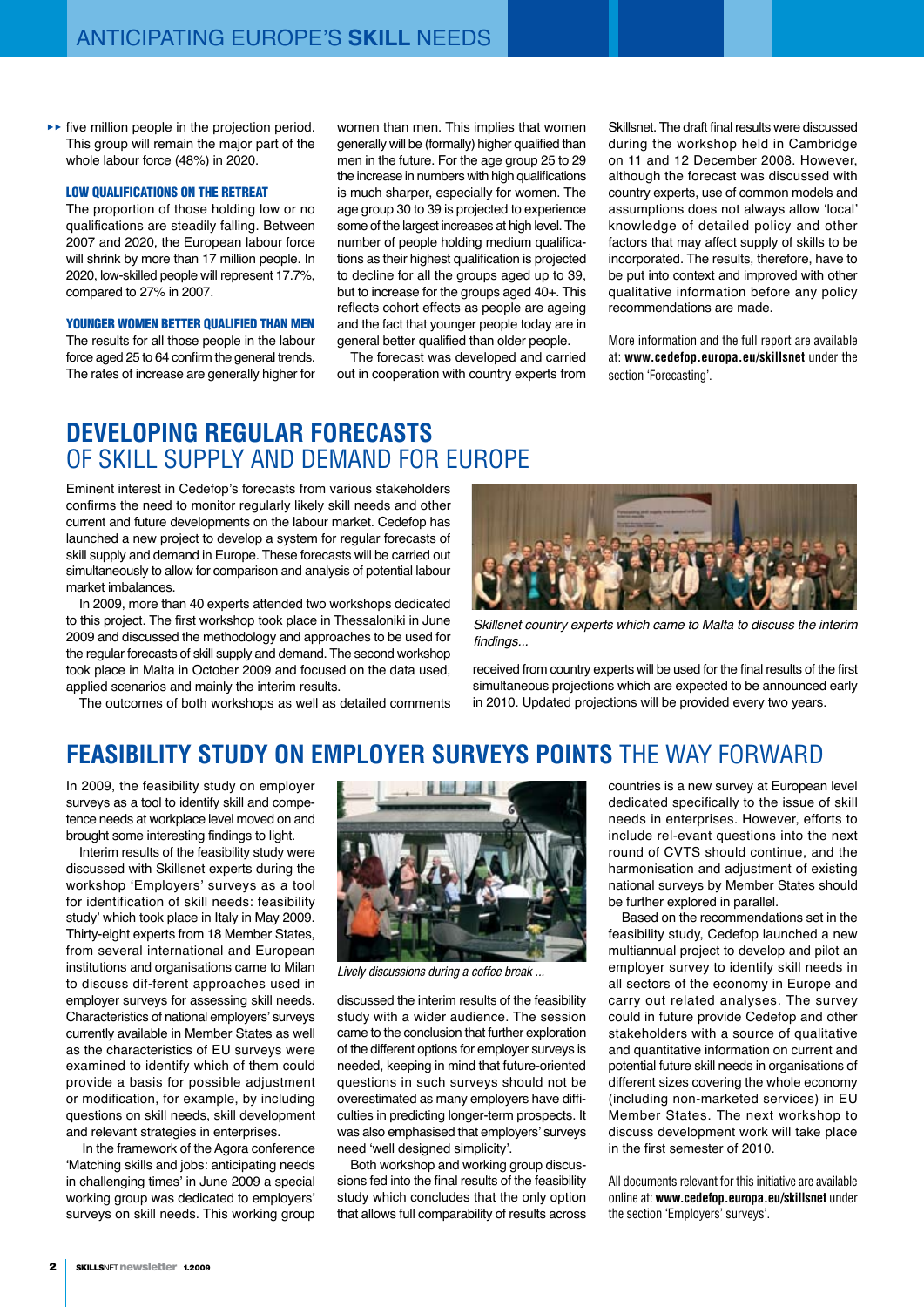# **Cool to be green:** skills for green jobs

The right skills for green jobs are a pre-condition for transition to a greener economy. Today, skill gaps are already recognised as a major bottleneck in several sectors, such as renewable energy, energy and resource efficiency, building renovation, construction, environmental services and manufacturing. The adoption and promotion of clean technologies requires skills in the application, adaptation and maintenance of technology. Skills are also crucial for enabling economies and businesses, and workers and entrepreneurs to adapt rapidly to changes brought about by environmental policies or climate change.

Against this background, Cedefop, in cooperation with the ILO, is conducting applied policy research into skill needs for greener economies, and in particular into new and changing occupational profiles, greening of existing occupations and identification of

obsolescent skills and occupations. The objective of the study is to identify strategic skill development responses in selected countries worldwide. The research is based on several country studies with primary focus on examples of good practice in supplementing national policies designed to 'green' economies with skill needs identification and effective skill response strategies. Cedefop is covering country studies in six EU Member States: Denmark, Germany, Estonia, Spain, France and the UK; the ILO is conducting country studies on 15 countries: Australia, Bangladesh, Brazil, China, Costa Rica, Egypt, India, Indonesia, Mali, Philippines, South Africa, South Korea, Thailand, Uganda and the US. All studies will be conducted based on the same research methodology. Results of the work will be disseminated during a joint Cedefop-ILO event in 2010.

## **Future skill needs for the green economy**

Europe set the pace in the drive to a low-carbon economy. Expansion of the green economy is being accelerated by concerns relating to energy generation, resource use and environmental management. Skills are a critical ingredient of coherent education, training, employment and environmental objectives. This publication is based on the Cedefop workshop on future skill needs for the green economy, which presented research results of several recent studies on green skills and green jobs, in Thessaloniki, on 6 and 7 October 2008. The studies show examples of emerging skill needs, the changing qualification needs in jobs for renewable energies and skill profiles in environment and eco-innovations.

## **Restructuring forum - Sectors' new skills for new jobs**

The European Commission in cooperation with the European Parliament, the European Economic and Social Committee (EESC) and the Committee of the Regions is organising on 7 and 8 December 2009 a restructuring forum dedicated to sectors' new skills for new jobs. The objectives of the forum are to present, promote and discuss the recently published 18 sector-based studies that look at emerging and future skill needs up

to 2020 (http://ec.europa.eu/social/main. jsp?catId=784&langId=en) and to launch a discussion on how to reinforce and promote stronger cooperation at European level on skills anticipation, focusing on the sectoral approach.

More information: **http://ec.europa.eu/social/ main.jsp?catId=782&langId=en&eventsId=209 &furtherEvents=yes**

## **SECTOR** FLASHES



#### **Healthcare**

**Green economy**

This new flash focuses on key trends and future skills and occupational requirements in the healthcare sector. It is based on the outcomes of the international workshop 'Future skill needs in the healthcare sector', held in May 2008 in Thessaloniki, which was organised in cooperation with the European Social Dialogue Committee in the Hospital Sector in the European Union, the European Federation of Public Service Unions (EPSU), and the European Hospital and Healthcare Employers' Association (Hospeem).

The objective of this flash is to provide better insight into how greening the economy is affecting the job market. Trends and mechanisms of restructuring our countries towards an environmentally and socially sustainable green economy is the central theme. What sectors, occupations and skills will be required in this process? What policies do we require for creating these occupations, and developing education and training systems to support continuously changing requirements? These are the main questions discussed in the green economy sector flash.

## **Cedefop** PUBLICATIONS

**related to skill needs**

#### **Published in 2009**

- **Cedefop (2009). Future skill supply in Europe. Medium-term forecast up to 2020: synthesis report** (Cedefop information series). Available in English.
- **Cedefop (2009). Future skill supply in Europe. Medium-term forecast up to 2020: key findings** (Flyer). Available in English, French, German, Greek, Italian, Spanish.
- **Cedefop (2009). Skill mismatch: identifying priorities for future research** (Cedefop working paper series, 3). Available in English.
- **Cedefop (2009). Skills for Europe's future: anticipating occupational skill needs** (Cedefop panorama series). Available in English.
- **Cedefop (2009). Future skill needs in Europe. Medium-term forecast: background technical report** (Cedefop information series). Available in English.

#### **Coming soon ...**

**• Cedefop (2010). Skills supply and demand in Europe by 2020.**

All publications and various new online papers are available at Skillsnet webpage, section 'Publications and papers'.

## **FORTHCOMING Cedefop** EVENTS

**related to skill needs**

- **Launch conference on new Cedefop forecasts** (February 2010)
- **Skills for green jobs** (spring 2010)
- **Expert conference on skill supply and demand in Europe** (autumn 2010)
- **Workshop on skill needs and curricula in transport and logistics** (autumn 2010)
- **Various workshops on forecasting and enterprise surveys**

For more information, visit the Skillsnet webpage regularly, section 'Events'.